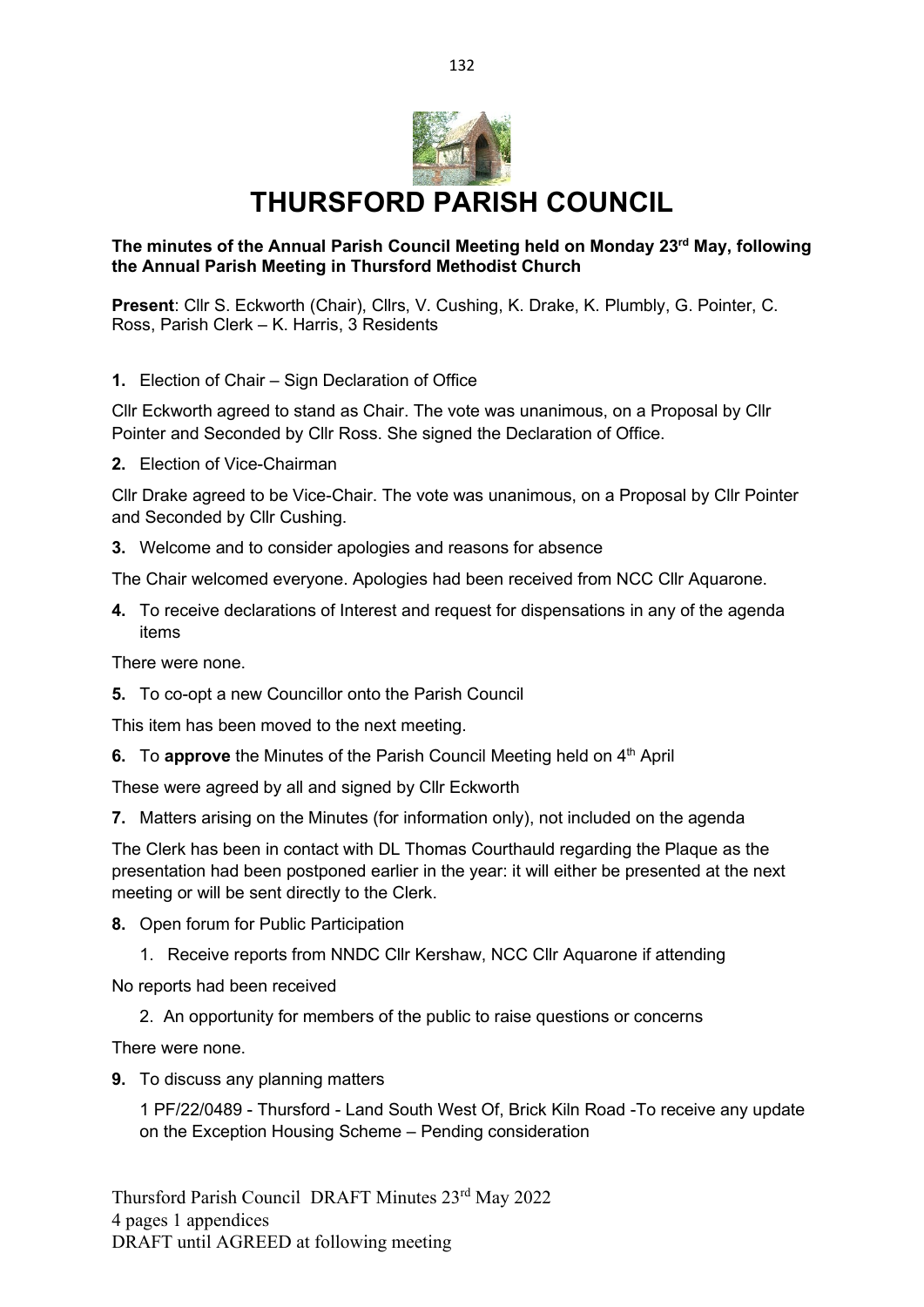The Clerk reported the following after a conversation with the NNDC Planning Officer dealing with the application:

The Lead Local Flooding Agency (LLFA) have requested further information regarding the site.

Highways have objections which will need to be addressed before the application can be progressed.

There are concerns regarding the location: NNDC Policy H03 is not well served because of householders' reliance on private cars; the application does not comply with spatial policy due to its location on the edge of a village without facilities; the proposed layout is suburban in characteristics.

As the agent will need time to deal with the queries from Highways the deadline is likely to be extended.

The issue of Nutrient Neutrality will need to be considered even though the site is outside of the catchment.

The Clerk requested that the PC is included in any further consultation.

Cllrs wanted the issue of visitor parking to be addressed as there appears to be none on the site plans and there is concern that visitors will park in Station Road.

The Clerk is writing to Planning Officers dealing with the application to invite them to a site visit with members of the Parish Council.

2. PF/22/0861 - Fowler Lodge, North Lane, Erection of single-storey side extension

The Cllrs had no comments on the application.

**10.** Financial and Governance Matters

1. Agree the Internal Audit undertaken for  $y/e$  31st March 2022 The recommendations from the Internal Audit report were reviewed:

Allotments will be added to the next agenda

Cllrs decided not to pursue the invoice for printing costs with the Developer (£11) because the Developer had stated that he would not reimburse the PC because it was their decision to copy his leaflet and distribute it to the whole village: he had already delivered it to those adjacent to the site. The PC decided that the cost in pursuing this invoice was not justified in these circumstances.

Internet Banking will be added to the agenda for the next meeting.

The Internal Audit and the PC response was agreed by all on a Proposal by Cllr Pointer and Seconded by Cllr Ross.

2. Agree the signing of the Exemption Certificate for 2021/22 This was agreed by all on a Proposal by Cllr Cushing and Seconded by Cllr Drake.

3. Agree the Governance Statement for 2021/22 (AGAR Form 2) This was completed and agreed by all on a Proposal by Cllr Cushing and Seconded by Cllr **Pointer** 

4. Agree the Accounting Statement for 2021/22 (AGAR Form 2) This was agreed by all on a Proposal by Cllr Drake and Seconded by Cllr Ross

Thursford Parish Council DRAFT Minutes 23rd May 2022 4 pages 1 appendices DRAFT until AGREED at following meeting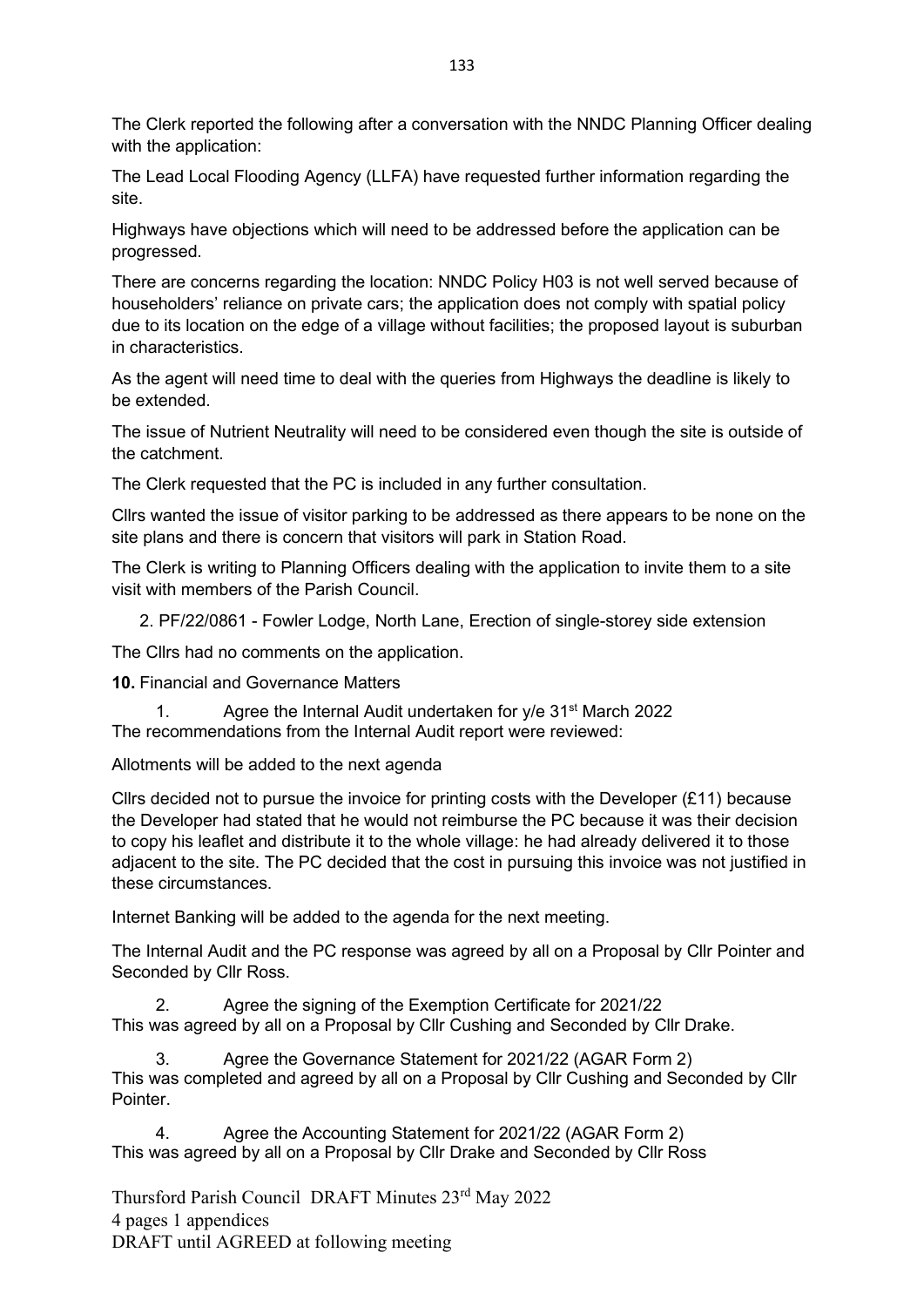5. To note the dates of the Notice of Public Rights

The dates for the Exercise of Public Rights will be from Monday 20<sup>th</sup> June to Friday 29<sup>th</sup> July 2022

6. To agree the Cashbook and Payments List and Insurance Schedule The cashbook had been balanced to 13<sup>th</sup> May and the cash balance was £3,800. The following income had been received since  $1<sup>st</sup>$  April: 29/04/22 – Precept £2,200.00 The following payments Had been made: 4/04/22: Thursford Methodist Church (Hire for PC Meeting 4/04/22) £15.00; 25/04/22 Fakenham Prepress Solutions (Printing of the Tablet) £39.60

The following payments are now due: S. Eckworth (reimbursement for retiring gift for Chairman) £36.00; Thursford Parochial Church Council (Grant to the Church as the Community facility) £1,000.00; Zurich Municipal (Insurance) £214.00.

These were approved on a Proposal by Cllr Cushing and Seconded by Cllr Plumbly.

**11.** To note any Correspondence

The following correspondence had been received since the last meeting: Norfolk Million Trees Newsletter; NALC Highways Seminar; Queen's Platinum Jubilee Guide; Police SNAP Invitation; NPTS Newsletter; NALC Information on Waste; Textile Bank opportunity

**12.** To receive an update on actions for Thursford Cemetery

Cllrs Pointer and Plumbly plan to clear the scrub before the September PC meeting so that the PC can then decide if additional equipment needs to be hired to finish the work. The Chair suggested that a working party could be convened to help and asked them to keep the PC informed.

**13.** To receive an update on Highways Matters

The Highways concerns noted at the Annual Parish Meeting were brought into the PC meeting so that they can be added to future agenda:

Concern was raised about speeding traffic along North Lane and some of the speed limit signs are obscured by hedging. The Clerk will contact Highways. Cllr Eckworth will speak to PC Dawson and request a visit from the Speed Camera team.

1. To consider and approve any action regarding through traffic using Station Road

A growing number of motorbikes (currently 4 or 5) are using Station Road as a "through" highway on a daily basis. Residents would like this to be stopped. The road currently is at the National Speed Limit and there is concern for residents' safety. The Clerk will investigate the legality of Station Road being used as a through highway and whether a gate or other barrier could be installed at the end of the road.

**14.** To receive an update on the Queen's Platinum Jubilee

The event takes place between 2pm-5pm. A leaflet has been circulated with information and there is a tombola, competitions for fancy dress and bunting, and a Bring and Share Tea. Cllr Pointer will ask the museum if they can allow a small area for Villagers' car parking.

**15.** To receive an update on a Permissive Path alongside Clarkes Lane

A resident has contacted the landowners on either side of Clarkes Lane and they approve in principal. A circular route now needs to be defined around the field with a ramp leading to it and the field would become a Pocket Park. A working party will be convened with a view to presenting grant applications for approval at the September meeting. The resident proposed

Thursford Parish Council DRAFT Minutes 23rd May 2022 4 pages 1 appendices DRAFT until AGREED at following meeting